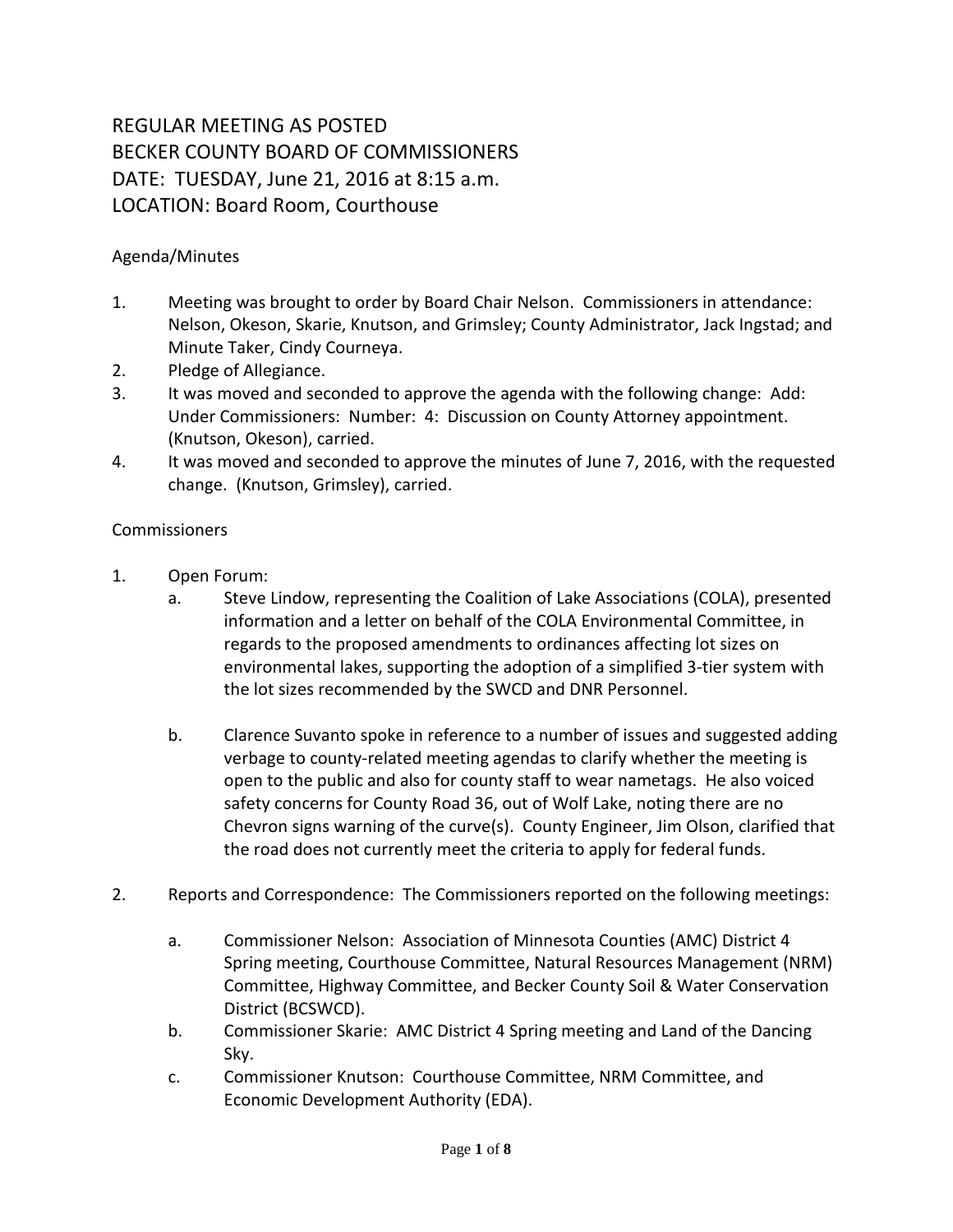- d. Commissioner Okeson: Highway Committee and Detroit Lakes/Becker County Airport Committee. He also noted that there will be a public hearing on July  $6<sup>th</sup>$ regarding the Airport Environmental Assessment (EA).
- e. Commissioner Grimsley: Lake Agassiz Regional Library (LARL) Finance meeting.
- 3. Appointments: There were none.
- 4. Board Chair Nelson announced the recent appointment of Becker County Attorney, Gretchen D. Thilmony, by Governor Mark Dayton, to serve as the District Court Judge in Minnesota's Seventh Judicial District, to replace the Honorable Joseph A. Evans.

Discussion then followed in regards to filling the upcoming Becker County Attorney vacancy, which will occur very shortly. Assistant County Attorney, Tammy Merkins, was present and expressed her interest and willingness to serve as Becker County Attorney, for the remainder of the upcoming vacant term. It was recommended to post the position on the county website today and for anyone interested in the position, to contact the County Administrator for consideration.

It was also recommended that if there are any other interested and qualified applicants, that they come before the Finance Committee on Friday, July  $1<sup>st</sup>$ , and based on that meeting, either set up tentative interviews, or take action at the next board meeting of Tuesday, July 5<sup>th</sup> or defer to the board meeting following, if needed.

Finance Committee Minutes: Mary Hendrickson presented:

- 1. It was moved and seconded to approve the Regular Claims, Auditor Warrants, Over-90 Claims, and Additional Claims, as presented:
	- a. Auditor's Warrants (Tuesday Bills):
		- i. 06/07/2016 in the amount of \$37,237.39;
		- ii. 06/14/2016 in the amount of \$28,919.75;
		- $for a total amount of$  \$66,157.14
	- b. Over 90-Days:
		- i. Community Coop. in the amount of \$55.57 (invoice misplaced);
		- ii. Larson Co./Peterbilt in the amount of \$1,216.67 (balance after credit on account);
		- iii. Mark's Electric in the amount of \$91.12 (invoice just turned in);
	- c. Additional Claims:
		- i. Paula Peterson, credit card charge in the amount of \$21.50 (missing gas receipt for Holiday Station Store);
		- ii. List of monthly bills missed in the audit list, as presented (to add them to the Warrants to be mailed on June  $24^{th}$ , for a total of \$7,911.12).

(Skarie, Knutson), carried.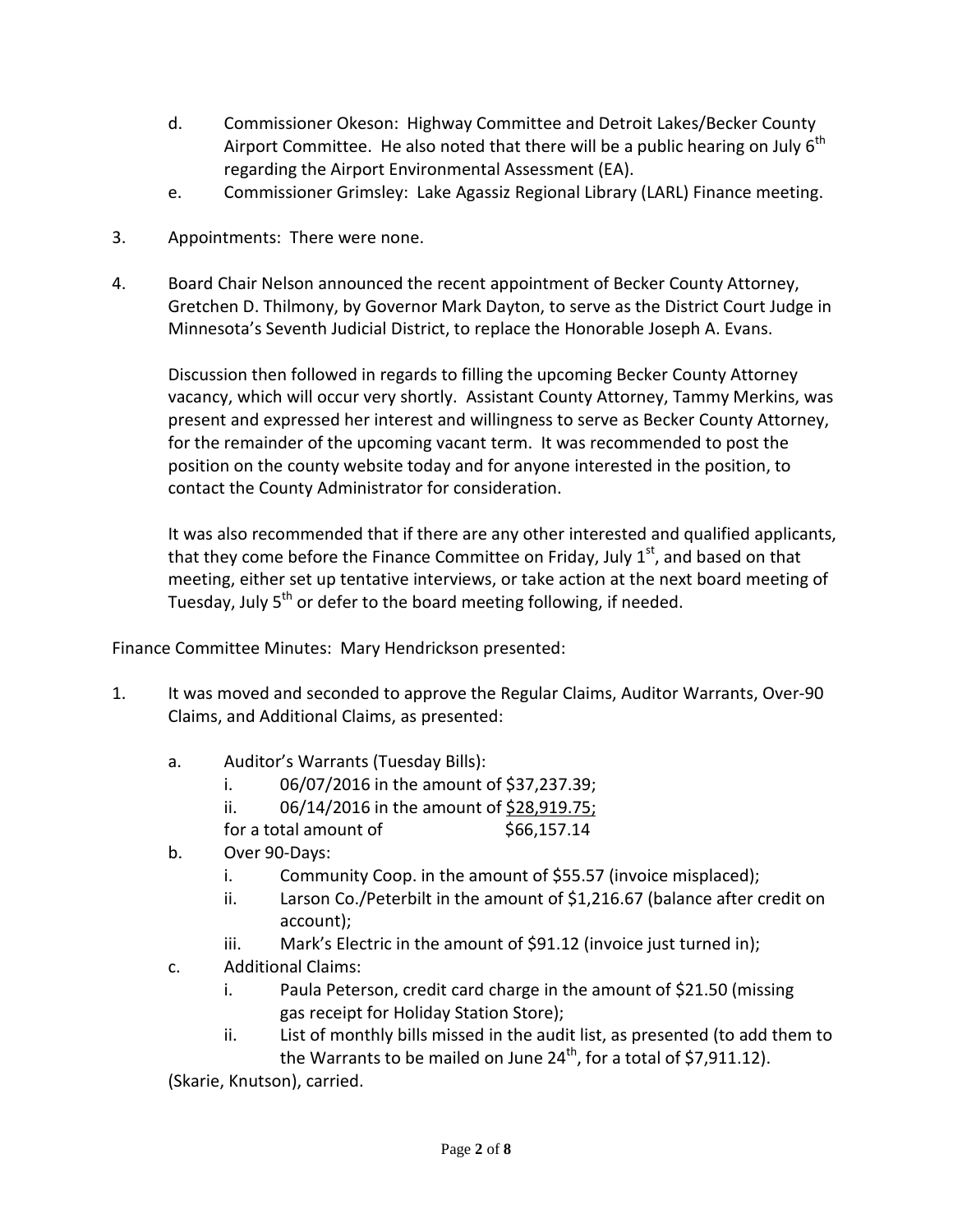- 2. It was moved and seconded to approve the purchase of one (1) Lenovo Notebook for Natural Resources Management (NRM), at a cost of \$1,093.00, from shi, Somerset, NJ, and one (1) 24" screen from Amazon at a cost of \$150.00, for a total combined cost of \$1,243.00, plus any applicable taxes. (Knutson, Okeson), carried.
- 3. It was moved and seconded to approve the Vmware Annual Maintenance Renewal, as presented, from shi, Somerset, NJ, for a total cost of \$6,110.00. (Skarie, Okeson), carried.
- 4. It was moved and seconded to approve the purchase of one (1) Surface Pro, as presented, for Child Protection, at a cost of \$1,163.08 from Microsoft. (Grimsley, Knutson), carried.

Auditor-Treasurer: Mary Hendrickson presented:

- 1. Licenses and Permits:
	- a. It was moved and seconded to approve the New, On-Sale Wine/Strong Beer License for Susan Hosler - DBA: Holsers Two inlets Country Store – Two Inlets Township. (Knutson, Okeson), carried. It was noted that this is for the same owner and same establishment, just adding to existing establishment.
	- b. It was moved and seconded to approve the New, On/Off Sale Liquor (Including Sundays) License for Porter & Okeson, Inc. – DBA: Curley's on Cotton Lake – Erie Township, opening July 18<sup>th</sup>. (Knutson, Grimsley), carried.
	- c. It was moved and seconded to approve the New, On-Sale Liquor (Including Sundays) License for LP Holdings – DBA: Hooligans Lakeside – Lake Eunice Township. (Okeson, Grimsley), carried.
	- d. It was moved and seconded to approve the New, Temporary 1-4 Day Liquor License for Detroit Lakes Jaycees for operations at Lake View Golf Course on July 8, 2016 in Lakeview Township. (Grimsley, Okeson), carried.
	- e. It was moved and seconded to approve the On-Sale Liquor (Including Sunday) License Renewal for Townsquare Beverage, LLC – WeFest – Lakeview Township. (Knutson, Okeson), carried.
- 2. It was moved and seconded to approve Resolution 06-16-2E, as presented, to approve the easement for David A. Nunn and Carol Jean Nunn, across tax forfeited land to provide legal access from CSAH 35 to their private property in Section 16-141-38, Round Lake Township, Parcel #: 25.0035.000. (Grimsley, Knutson), carried.
- 3. It was moved and seconded to approve the Becker County Board of Appeals and Equalization minutes of June 14, 2016, with the requested revisions, and to reconvene today, if action is needed on Parcel #: 29.0153.000. (Skarie, Knutson), carried.

Auditor-Treasurer, Mary Hendrickson, returned later in the meeting reporting that no action would be needed on the aforementioned Parcel.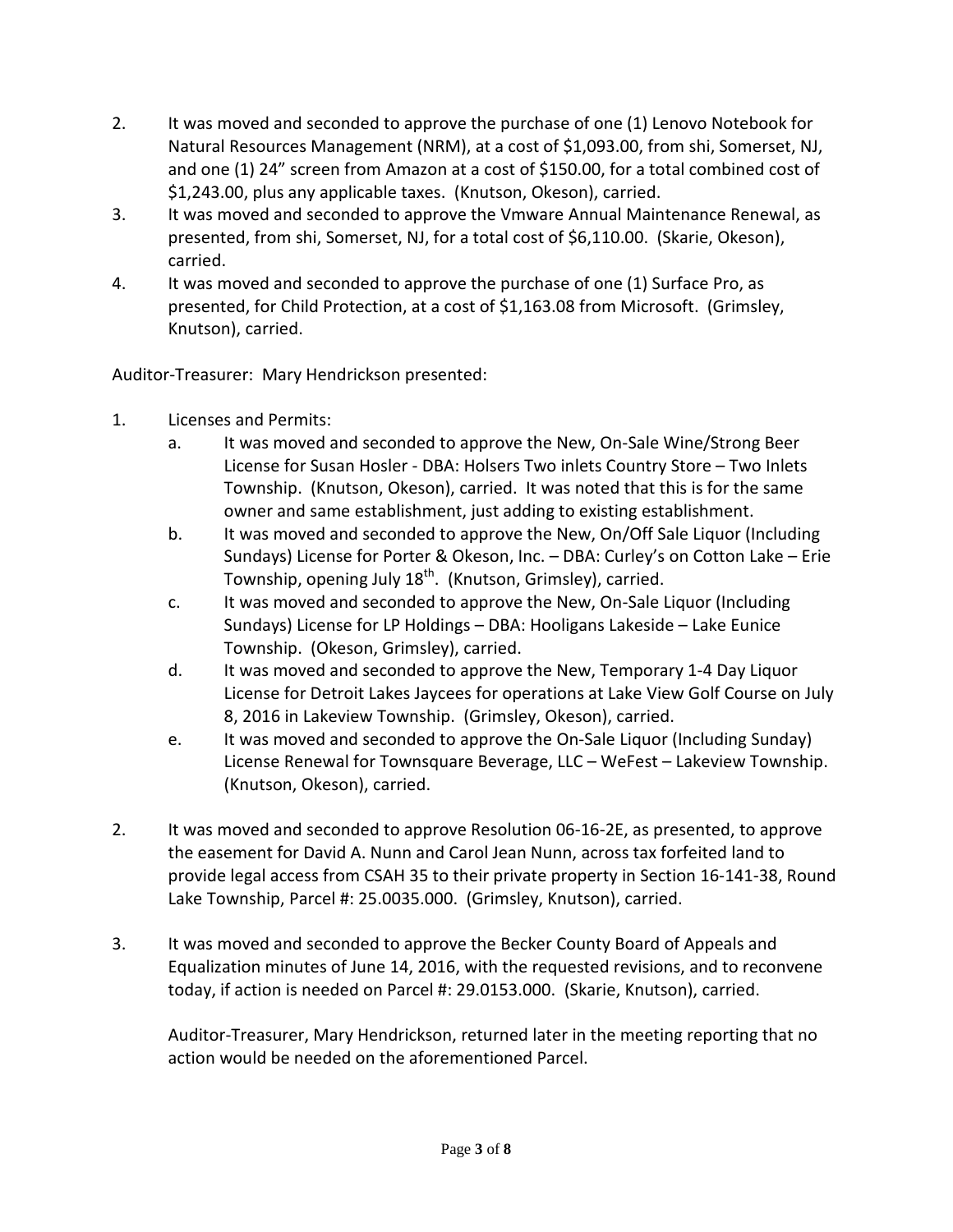Public Hearing: Reclassification of Tax Forfeited Land – Forest Township: Resolution 06-16-2A: Auditor-Treasurer: Mary Hendrickson presented:

- 1. Auditor-Treasurer, Mary Hendrickson, presented an overview on the request to reclassify tax forfeited land in Forest Township, as outlined in Resolution 06-16-2A, for the sale of Becker County Parcel #: 12.7024.000.
- 2. It was moved and seconded to open the Public Hearing. (Knutson, Grimsley), carried.
- 3. Joe Evans, property owner in Forest Township, commented that he was neither for or against the proposal, but favored the site being proposed today over the site that was previously being considered.
- 4. Rolf Christiansen, resident of Bad Medicine Lake, was also in favor of the site being proposed today.
- 5. Board Chair Nelson asked for any other public comment or input. There was none.
- 6. It was moved and seconded to close the public hearing. (Okeson, Knutson), carried.
- 7. It was moved and seconded to approve Resolution 06-16-2A, to declare Parcel #12.7024.000 in Forest Township be classified as Non-Conservation, for future sale to Becker County, to allow essential services for the residents of Forest Township, as outlined in said resolution. (Knutson, Skarie), carried.
- 8. It was moved and seconded to approve the Entry and Testing Agreement, as presented, between SBA Towers VI LLC, a Delaware Limited Liability Company ("SBA") and Becker County, concerning Parcel #: 127024000, East Bad Medicine Lake Road and Highway 113, Becker County Minnesota. (Grimsley, Knutson), carried.

Human Services: Denise Warren presented:

- 1. It was moved and seconded to approve Resolution 06-16-2F, to hire one (1) Part-Time Registered Nurse through the Merit System, and if filling this position creates another Registered Nurse vacancy, it may be filled utilizing the Merit List. (Grimsley, Knutson), carried.
- 2. It was moved and seconded to approve the Human Services claims for Human Services, Community Health, and Transit, as presented. (Skarie, Grimsley), carried.

Sheriff: Shane Richard presented:

1. It was moved and seconded to approve and authorize payment for the purchase of a 2017 Polaris 550 Indy Snowmobile from Okeson Offtrail Sales, Detroit Lakes, MN, at the low quote of \$7,199.00, for Snowmobile Patrol and Rescue operations. (Grimsley, Knutson), carried.

Recorder: Patty Swenson presented:

1. It was moved and seconded to approve Resolution 06-16-2B, to hire one (1) Part-Time Deputy Recorder, due to a resignation. (Knutson, Okeson), carried.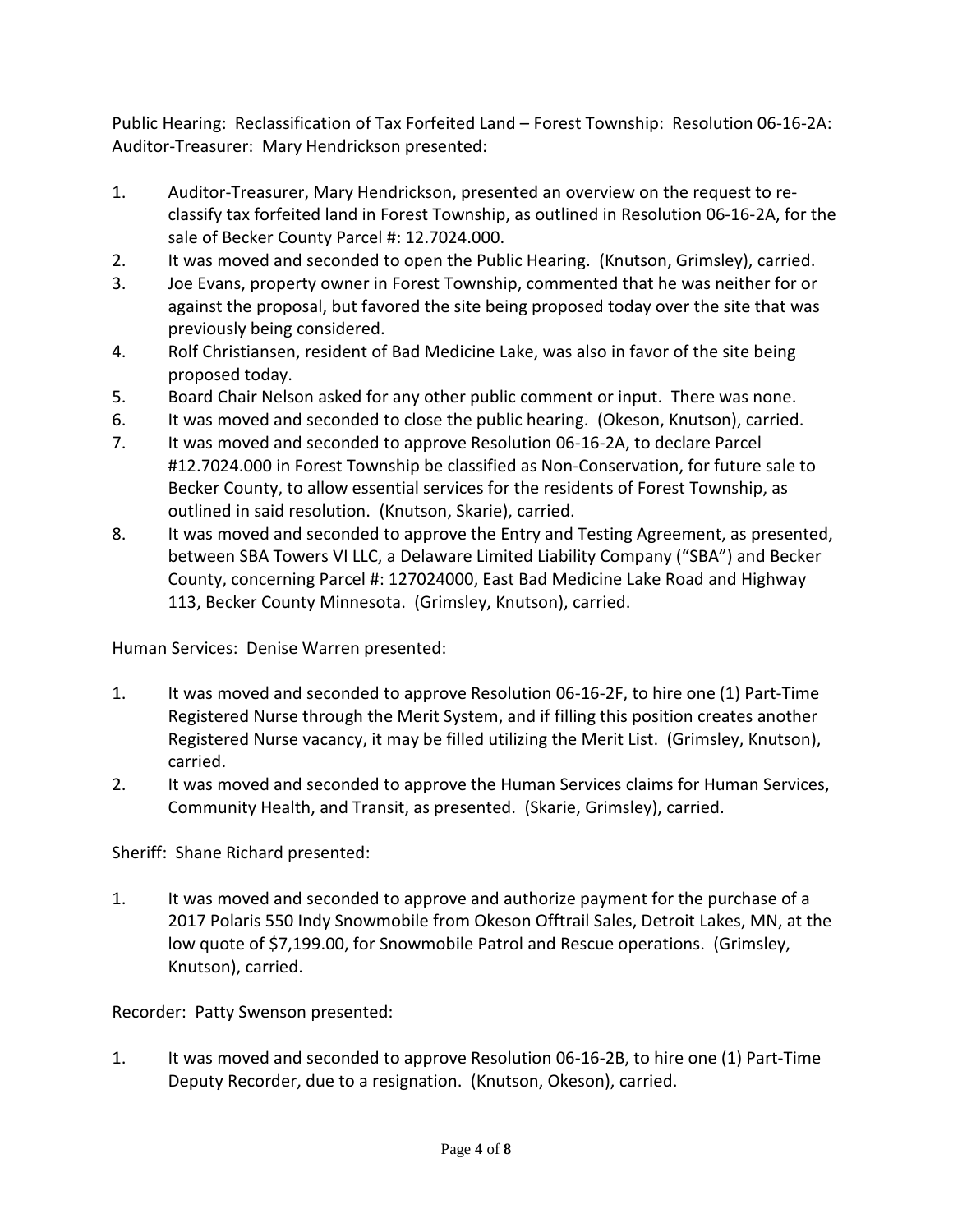Land Use Department: Steve Skoog presented:

- 1. Natural Resources Management (NRM):
	- a. It was moved and seconded to approve Resolution 06-16-2K, as presented, to award the contract for plantation site preparation of 160 acres to Future Forests, Inc., Ashov, MN, with a quote of \$16,963.50. (Knutson, Okeson), carried. It was noted that multiple bid forms were sent out and Future Forests, Inc. was the only bid received.
	- b. It was moved and seconded to approve Resolution 06-16-2J, to increase Fuelwood Sale Permit prices from \$10.00 to 12.00 per cord, as presented. (Grimsley, Knutson), carried.
- 2. Environmental Services: Recycling Grant Discussion:
	- a. Land Use Director, Steve Skoog, reported that notification has been received from the Minnesota Pollution Control Agency (MPCA), that they have approved the Energy Assistance Grant, for up to \$250,000, to purchase recycling containers to implement a uniform curbside, single stream, recycling program in Detroit Lakes and Becker County.
	- b. Discussion followed with two waste haulers providing their input, Jon Christensen of Jon & Son's Disposal Service and Ron Soberg of Detroit Lakes Disposal Services. They both were in support of the proposed recycling program, however, did voice their concerns on cost to haulers.
	- c. Chair Nelson thanked them for their comments and feedback. It was also noted that a meeting with the licensed waste haulers, with representation from the City and County, is needed, to receive input from all involved parties. It was recommended that an Adhoc Committee meet and bring their recommendations to the full board, for further discussion on whether to accept the grant and move forward with implementation.
- 3. Parks & Recreation: Dunton Locks Improvements: Resolution 06-16-2D:
	- a. It was moved and seconded to approve Resolution 06-16-2D, with the requested changes, to make necessary recreational and facility improvements to the Dunton Locks County Park, and to support the following projects: to request quotes for the repair of the Dunton Locks Trail (by bowling alley); to purchase an ADA compliant fishing pier for up to \$17,054.73; and to replace the flag pole at the park with an existing flag pole procured from the former site of the County's Veteran's Services Center, in consultation with the City of Detroit Lakes, the business owner of the property, and the local VFW. (Grimsley, Knutson), carried.
- 4. Planning & Zoning: Planning Commission Recommendations (June 14, 2016): Julene Hodgson presented:
	- a. It was moved and seconded to concur with the Planning Commission (June 14, 2016), to amend Ordinance Chapter 3, Section 8, as submitted, to add in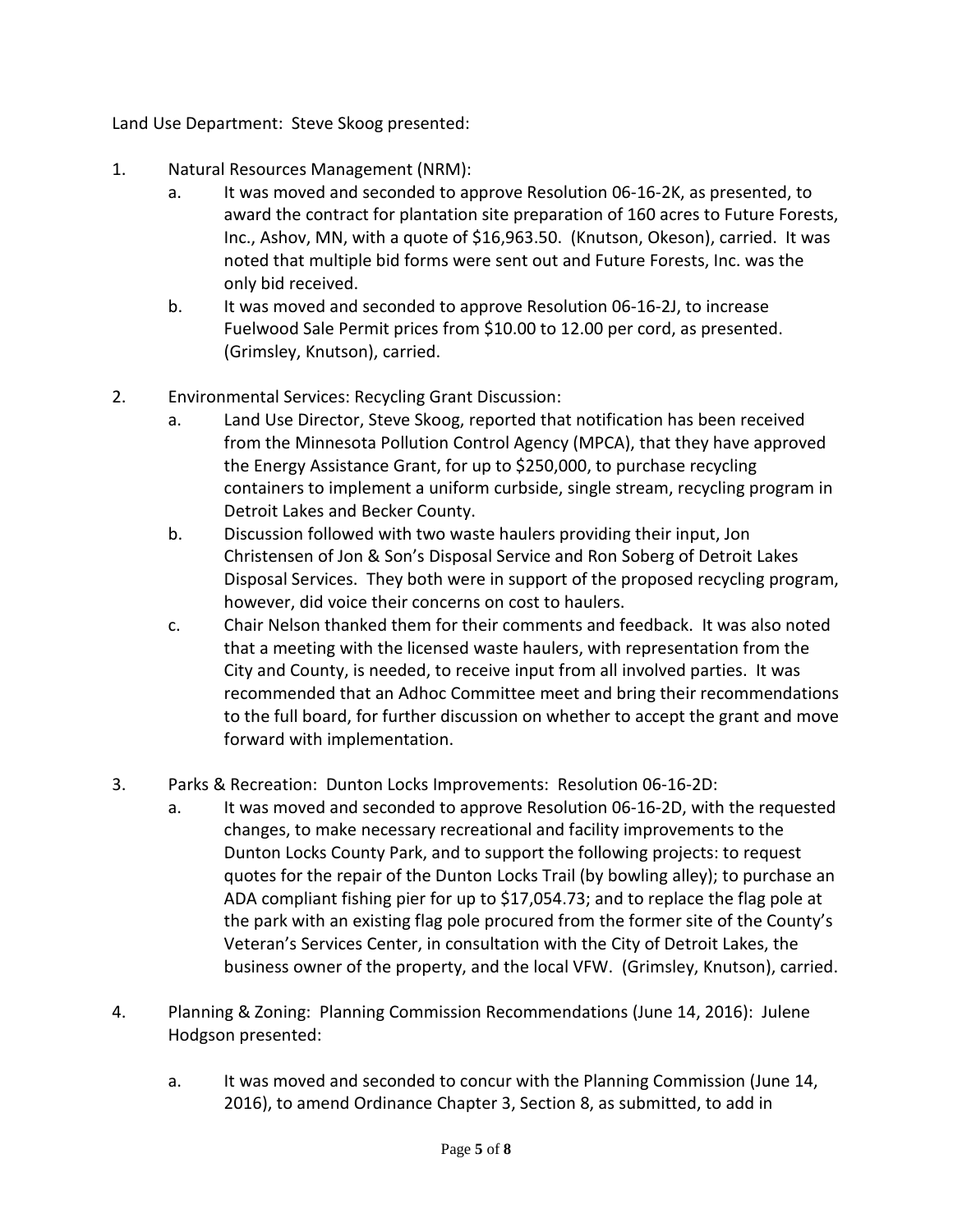language, "Any legal access established prior to 1971 and which has continuously existed shall constitute legal access for the purposes of this section". (Knutson, Grimsley), carried.

b. Discussion was held in regards to the proposal to amend Chapter 5, Section 2, Table 5-5 and Appendix A-3, with public input received from Gary Larson; Willis Mattison; Donna Dustin, MN DNR Fisheries Research Biologist; Scott Walz; and Steve Lindow.

John Postovit was not present, however, did submit a packet of information and letter in reference to the proposed amendment, requesting adoption of a simplified 3-tier system with the lot sizes recommended by the Ordinance Advisory Committee.

Willis Mattison referenced a letter submitted by Bill Henke and Matt Davis, Co-Chairs of the Prairie Woods Chapter of the Izaac Walton League, expressing the chapter's opposition to the proposed revisions in Becker County Shoreland Zoning Ordinances.

Donna Dustin, MN DNR Fisheries Research Biologist, also presented and provided clarification in reference to a study she completed in the Gull Lake-Brainerd area.

c. It was moved and seconded to concur with the Planning Commission and Zoning Ordinance Review Committee, to amend Chapter 5, Section 2, Table 5-5, to amend lot sizes for Natural Environment Lakes, as follows, and as outlined in the 3-tier Lake Size Chart, as presented:

| Lake Frontage | Lot Area        |
|---------------|-----------------|
| $250$ ft.     | 100,000 sq. ft. |
| $300$ ft.     | 120,000 sq. ft. |
| $350$ ft.     | 140,000 sq. ft. |

and to amend Appendix A-3, regarding public waters classification for Becker County, as presented, to reflect the changes, as approved for lot sizes for Natural Environment Lakes in Becker County. (Knutson, Okeson), carried.

d. It was moved and seconded to concur with the Planning Commission (June 14, 2016), to approve a Conditional Use Permit, as submitted by Carl and Kathie Kavolak, for a Certificate of Survey of three tracts of land (Tract B) consisting of 4.64 acres, more or less, and (Tract C) consisting of 4.66 acres, more or less, and (Tract D) consisting of 4.33 acres, more or less, on a Recreational Development Lake in an Agricultural Zone, with the project located at 33930 535<sup>th</sup> Avenue, in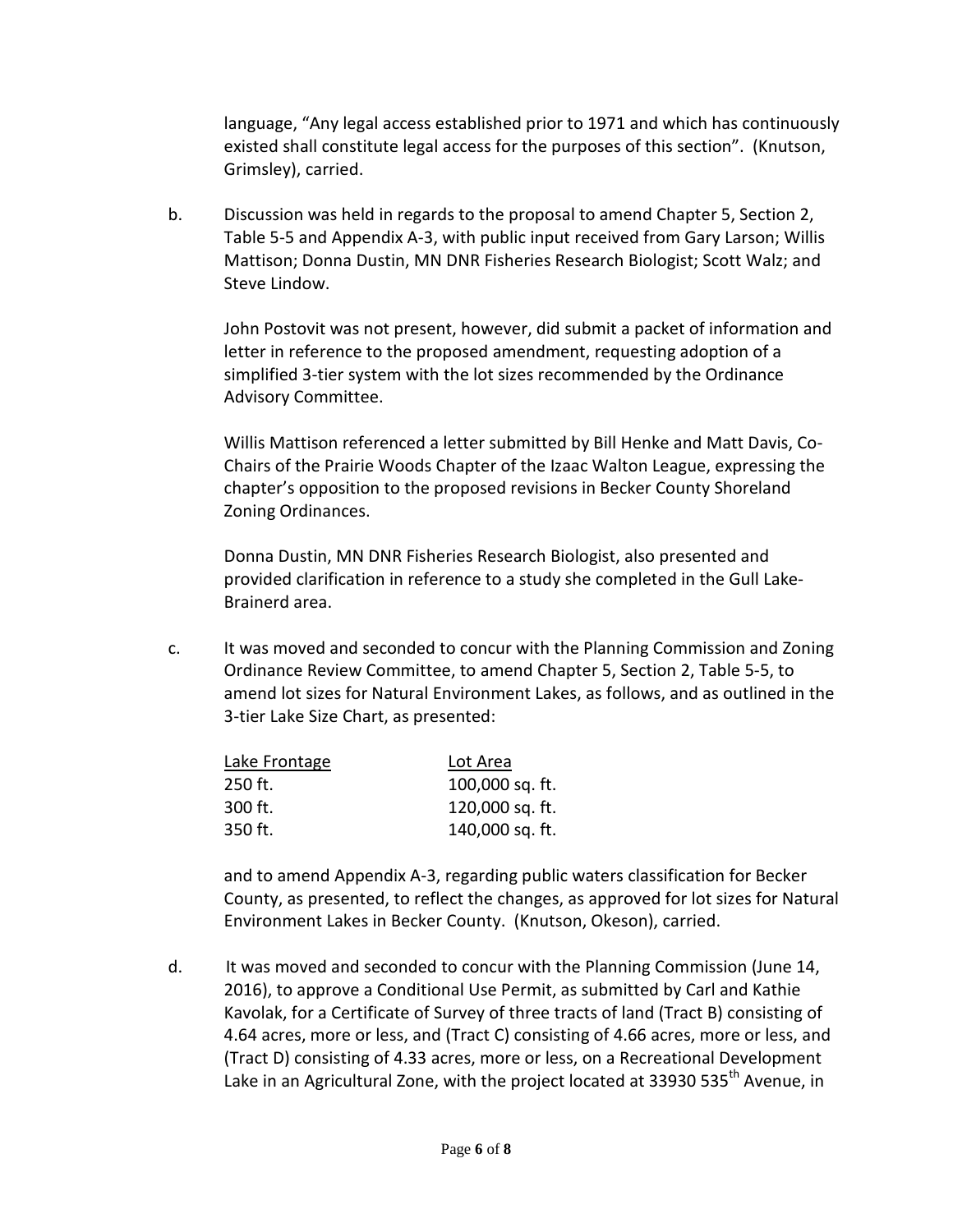Two Inlets Township, Boot Lake, due to the request meets the criteria of the Ordinance. (Knutson, Okeson), carried.

- e. It was moved and seconded to concur with the Planning Commission (June 14, 2016), to approve a Conditional Use Permit, as submitted by Corey O'Leary and Sheri Kaiser, to operate an Industrial business consisting of a new warehouse for seed sales on an Agricultural zoned property, with the project located at 20991 County Highway 1, in Lake Park Township, due to the request will not be detrimental to the area. (Knutson, Skarie), carried.
- f. The next informational meeting is scheduled for Wednesday, July 6, 2016 at 8:00 a.m. in the Third Floor meeting room of the courthouse.

Highway: Jim Olson presented:

- 1. It was moved and seconded to approve the 2015 Becker County Highway Department Annual Report, as presented. (Knutson, Okeson), carried.
- 2. It was moved and seconded to approve Resolution 06-16-2G, to authorize and direct the County Engineer to purchase a 2017 Ford F-550 Service Truck (Chassis) from Midway Ford, Roseville, MN, off state bid at a cost of \$43,849, plus any applicable tax, title, or license (TTL) fees on Chassis only; and Service Body with crane, welder, and generator (installed), from Towmaster, Inc., Litchfield, MN, at a cost of \$75,189.24, for a combined total cost of \$119,038.24, plus any TTL fees, as outlined in the Capital Expenditure Request, and with no extended warranty. (Okeson, Nelson), carried.
- 3. It was moved and seconded to approve Resolution 06-6-2H, to authorize and direct the County Engineer to purchase a 2012 ½ Ton Dodge Truck for the Highway Department, from the Natural Resources Department, at a cost of \$7,750.00. (Okeson, Grimsley), carried.
- 4. Highway Engineer, Jim Olson, noted that no action is needed at this time on the request to approve the quote acceptance for Project SAP Number: 003-62-035 (Washington Avenue Joint Seal Project), due to continued negotiations.
- 5. Highway Engineer, Jim Olson, provided an update on the CSAH 7 Bridge project in the City of Lake Park, with it recommended to post-pone taking any action until the State bonding bill is approved and also noted concerns with some of the language in the agreement with BNSF. Mr. Olson will draft letters to the legislators referencing the concerns, as discussed, with Board Chair Nelson to sign said letters.

Human Resources: Nancy Grabanski presented:

1. It was moved and seconded to approve Resolution 06-16-2C, to hire one (1) Part-Time Custodian through the normal hiring process, and if filling this position creates another Custodian vacancy, to fill that vacancy by utilizing the current list or re-advertising, if needed. (Grimsley, Okeson), carried.